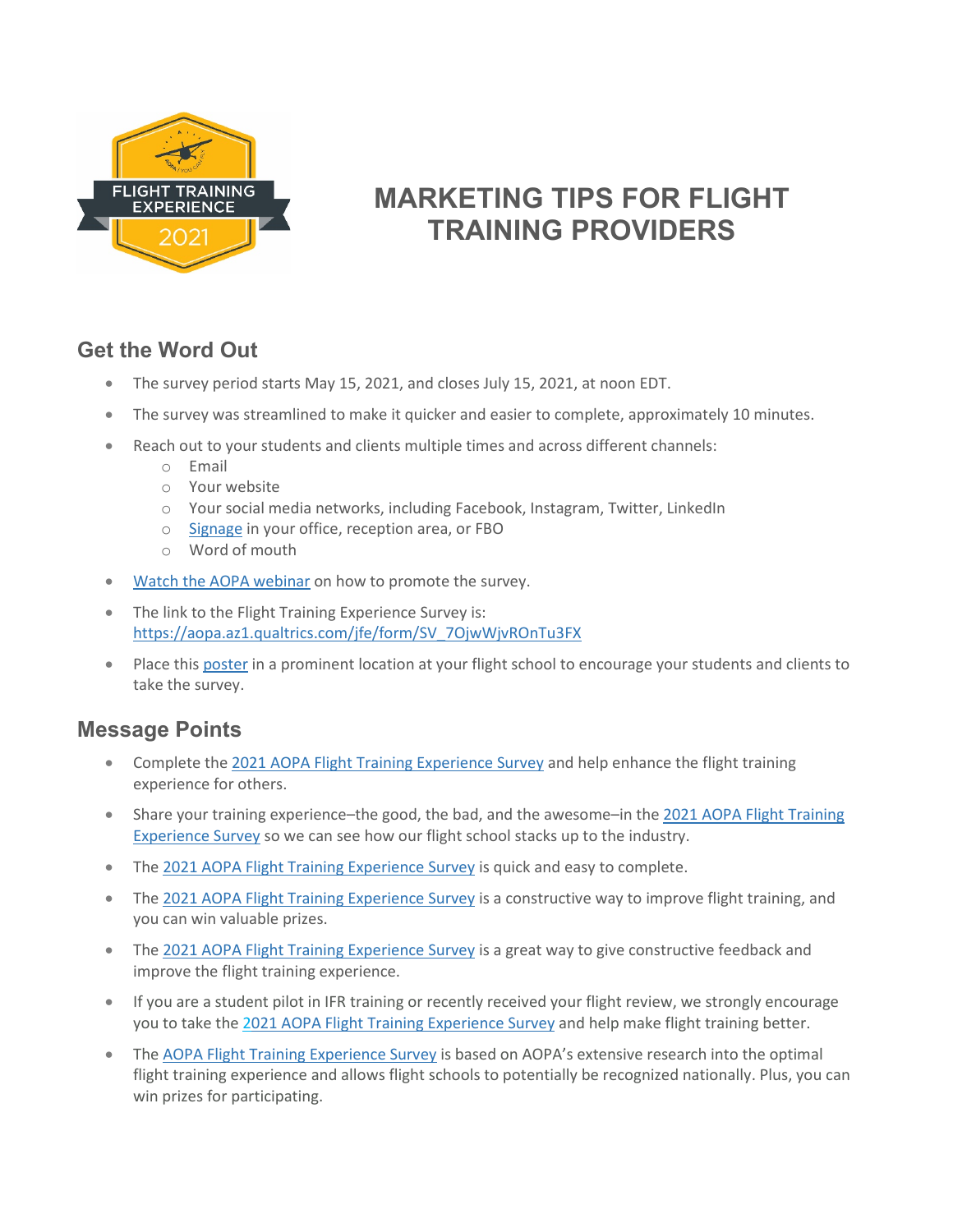- The AOPA Flight Training Experience Survey and Awards recognizes leadership, passion, and dedication in the flight training industry. Take the [survey](https://aopa.az1.qualtrics.com/jfe/form/SV_7OjwWjvROnTu3FX) and let us know how we are doing.
- The AOPA [Flight Training Experience Survey](https://aopa.az1.qualtrics.com/jfe/form/SV_7OjwWjvROnTu3FX) closes in 10 days—July 15 at noon, EDT.

# **Sample CFI Email**

Dear <First Name>,

You trusted me to help you achieve your dream of flying. Now I'd like to get your candid feedback about your flight training experience by asking you t[o complete](https://aopa.az1.qualtrics.com/jfe/form/SV_7OjwWjvROnTu3FX) the 2021 AOPA Flight Training Experience Survey.

The AOPA Flight Training Experience Survey and Awards recognizes leadership, passion, and dedication in the flight training industry. Your responses will help create better training experiences for other student pilots. Here are the last four digits of my CFI number, which you will need to complete the survey:

The [AOPA Flight Training Experience Survey](https://www.aopa.org/training-and-safety/flight-schools/flight-training-initiative/flight-training-experience-survey-and-awards/flight-training-survey) is based on extensive research into what makes an optimal flight training experience. Your participation allows you to share your feedback so that I can see how I stack up to the industry. I want to hear it all—the good, the bad, and the AWESOME!

[Click here](https://aopa.az1.qualtrics.com/jfe/form/SV_7OjwWjvROnTu3FX) to take the brief survey, which should take approximately 10 minutes of your time.

### **You Can Also Win Valuable Prizes!**

By participating in the Flight Training Experience Survey, you will be eligible to enter to win one of 21 sweepstakes prizes:\*

- **SiriusXM**: One-year Pilot Express subscription (\$360 value)
- **Sporty's:** One 12-month membership in Sporty's Flight Crew at the Platinum Level (\$300 average retail value)
- **PilotWorkshops:** Real World VFR program on flash drive (\$149 retail value)
- **Aircraft Spruce:** \$150 Gift Card
- **AOPA Pilot Gear Store:** ProTech Laptop Backpack filled with a packing cube set, blanket, and a mug (estimated value of \$200)
- **Avis:** Five (5) free rental (day coupon) certificates (\$50 per certificate approximate value)
- **Jeppesen:** Ten (10) aviator flight bags (estimated value of \$50 each)
- **AeroSpace Reports:** one free title search package which includes the FAA Title Search, Accident-Incident Reports, and PDF copies of all the Airworthiness and Registration documents on file with the FAA (Valued at \$135.00)

### **[TAKE THE SURVEY >](https://aopa.az1.qualtrics.com/jfe/form/SV_7OjwWjvROnTu3FX)**

Participation in the survey is not required to enter the sweepstakes. If you don't want to submit valuable feedback to help the aviation industry and would like to just enter the sweepstakes, you can do so [here.](https://forms.office.com/Pages/ResponsePage.aspx?id=-yFBQbrnBECblFFu26pfTFDev6i5-f9PvLzVFoEnMHlUMUFEWlgwWDRPSFhBUkNYWUwyRDhGR1hZTy4u)

\* NO PURCHASE OR REGISTRATION NECESSARY TO ENTER OR WIN THIS SWEEPSTAKES. A PURCHASE OR REGISTRATION WILL NOT IMPROVE YOUR CHANCES OF WINNING. [CLICK HERE FOR OFFICIAL RULES.](http://www.aopa.org/-/media/Files/AOPA/Home/Training-and-Safety/Flight-Training-Awards-and-Poll/AOPAs-2021-Flight-Training-Experience-Survey-Sweepstakes-Official-Rules2.pdf)